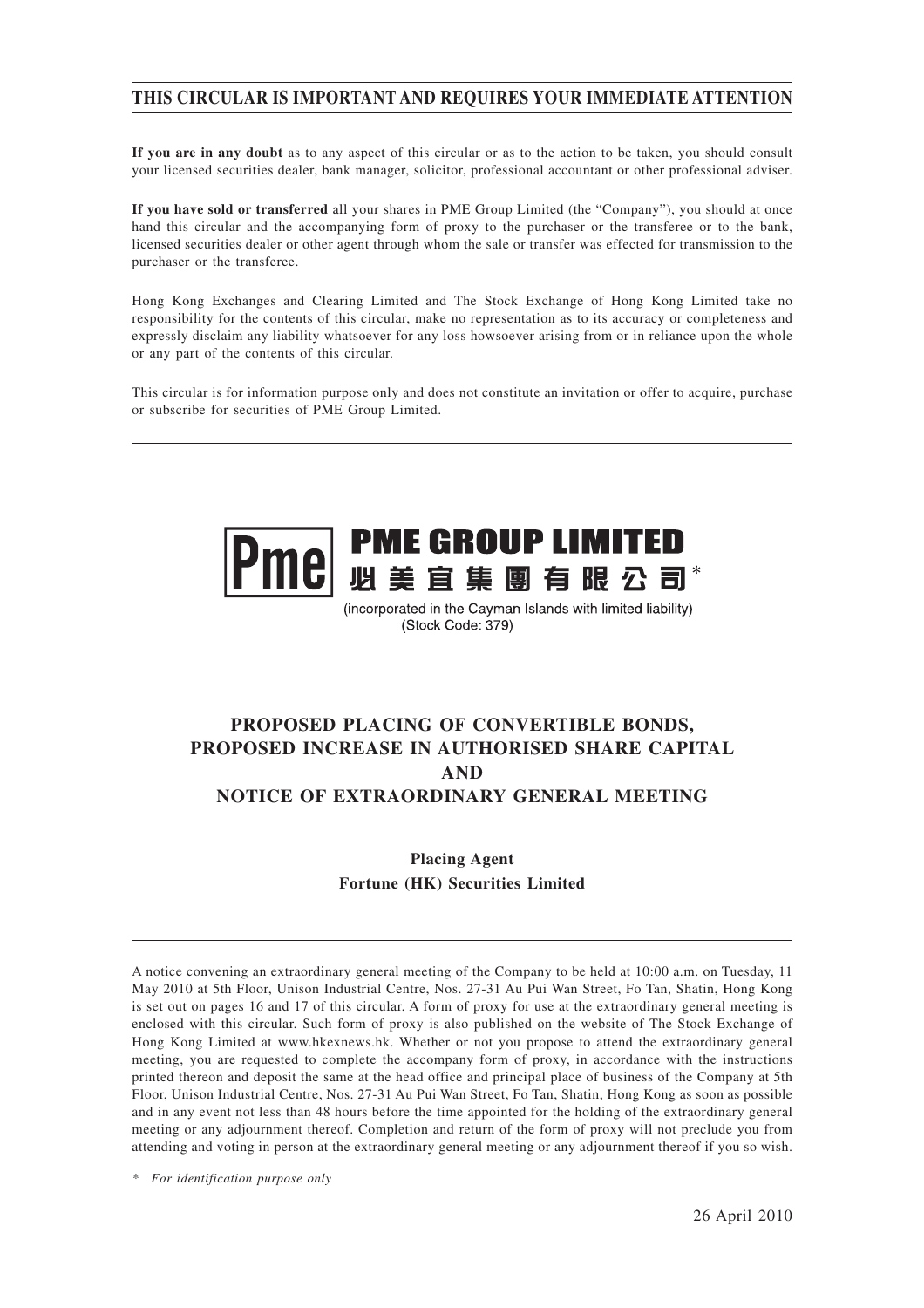## Page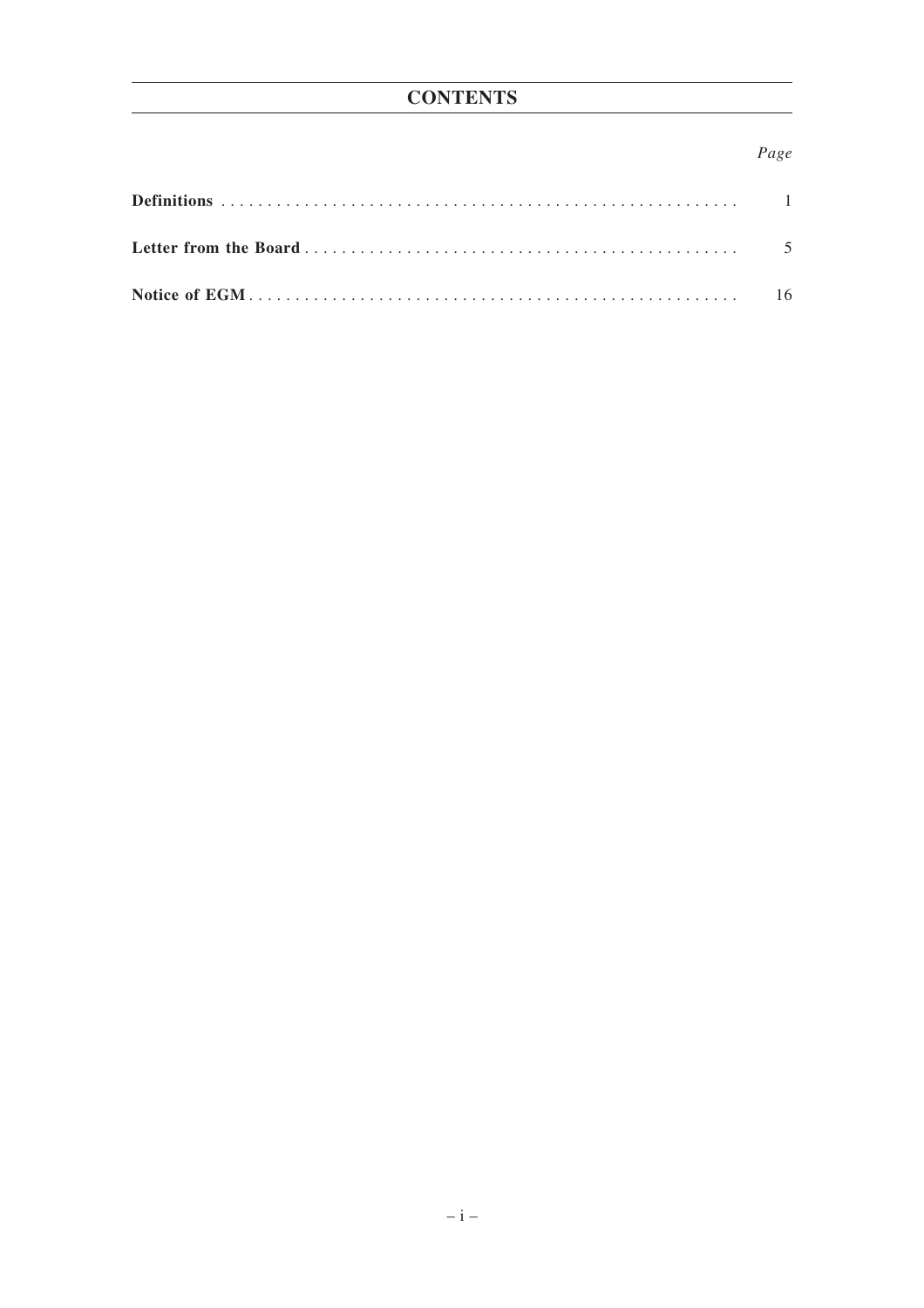*Unless the context otherwise requires, terms or expressions used in this circular shall have the meanings ascribed to them below:*

| "Announcement"        | the announcement of the Company dated 11 January 2010<br>in relation to, among other matters, the proposed placing<br>of convertible bonds and the proposed increase in<br>authorised share capital |
|-----------------------|-----------------------------------------------------------------------------------------------------------------------------------------------------------------------------------------------------|
| "Board"               | the board of Directors                                                                                                                                                                              |
| "Bondholder(s)"       | the registered holder of the Convertible Bonds                                                                                                                                                      |
| "Business Day(s)"     | a day (excluding Saturdays and Sundays) on which banks<br>are generally open for business in Hong Kong                                                                                              |
| "China Fortune"       | China Fortune Group Limited, a company incorporated in<br>the Cayman Islands with limited liability and the issued<br>shares of which are listed on the main board of the Stock<br>Exchange         |
| "Company"             | PME Group Limited, a company incorporated in the<br>Cayman Islands with limited liability and the issued<br>Shares of which are listed on the main board of the Stock<br>Exchange                   |
| "Connected Person(s)" | has the meaning ascribed thereto under the Listing Rules                                                                                                                                            |
| "Conversion Price"    | the conversion price of the Convertible Bonds, being<br>HK\$0.03 per Conversion Share subject to adjustments                                                                                        |
| "Conversion Share(s)" | new Share(s) to be issued by the Company upon the<br>exercise of the conversion rights attaching to the<br>Convertible Bonds by the Bondholders thereof                                             |
| "Convertible Bonds"   | the convertible bonds of up to an aggregate principal<br>amount of HK\$264,000,000 to be issued by the Company                                                                                      |
| " $Directory$ "       | director(s) of the Company                                                                                                                                                                          |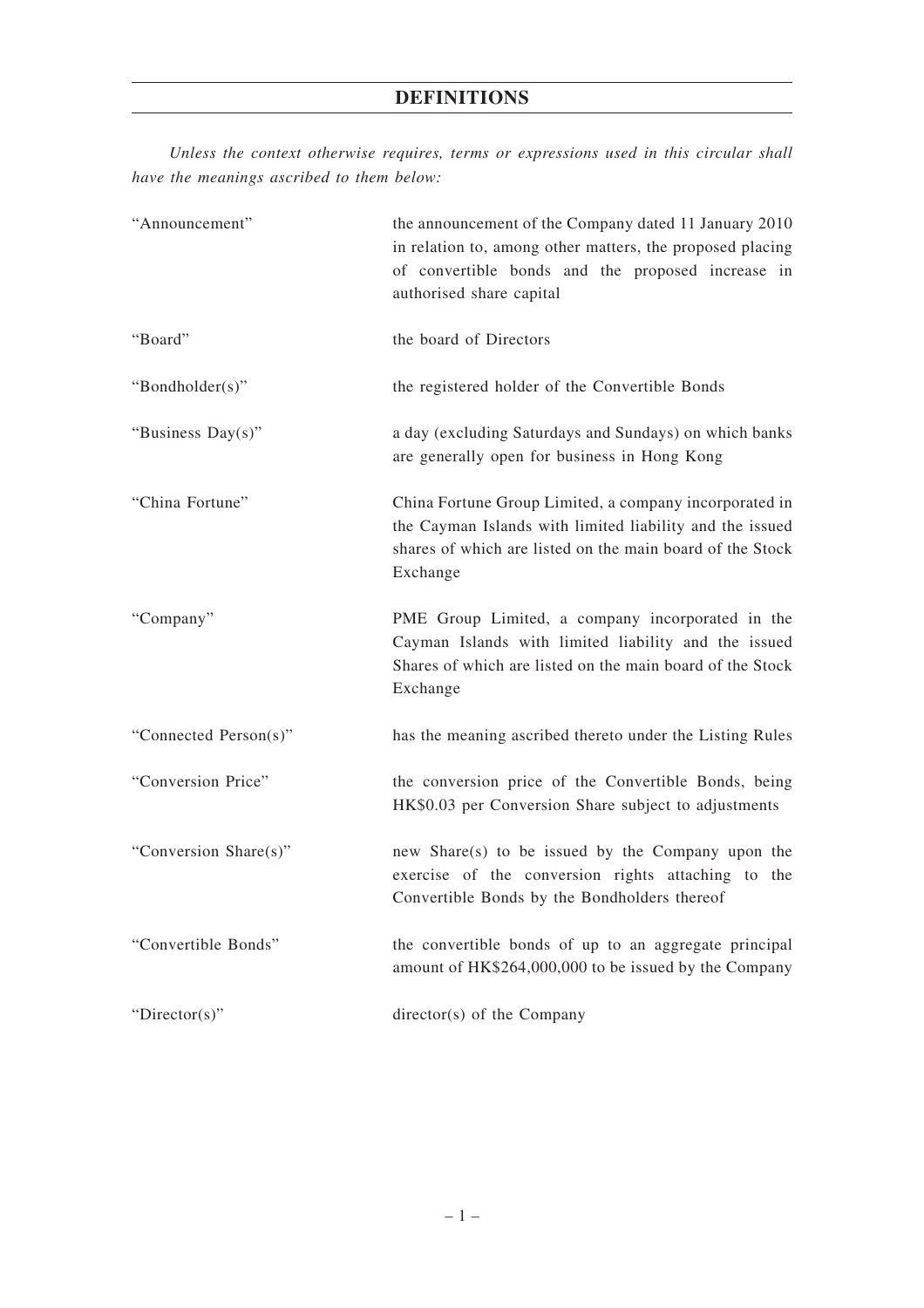# **DEFINITIONS**

| "EGM"                          | the extraordinary general meeting of the Company to be<br>held and convened for the Shareholders to consider and,<br>if thought fit, approve the Placing Agreement and the<br>transactions contemplated thereunder, and the proposed<br>increase in the authorised share capital of the Company                                                                                                                                                                                                      |
|--------------------------------|------------------------------------------------------------------------------------------------------------------------------------------------------------------------------------------------------------------------------------------------------------------------------------------------------------------------------------------------------------------------------------------------------------------------------------------------------------------------------------------------------|
| "Hong Kong"                    | means the Hong Kong Special Administrative Region of<br>the PRC                                                                                                                                                                                                                                                                                                                                                                                                                                      |
| "Independent Third Party(ies)" | a person who himself is, and (in the case of corporate<br>entity) its ultimate beneficial owners are, to the best of<br>the knowledge, information and belief of Directors,<br>having made all reasonable enquiries, third parties who<br>are not Connected Persons of the Company and are<br>independent of the Company and its subsidiaries, their<br>directors, chief executives and Substantial Shareholders<br>or their respective associates (as that term is defined in<br>the Listing Rules) |
| "JV Company"                   | the joint venture company, with paid up capital of not less<br>than HK\$500 million, proposed to be set up for the<br>purpose of investing into a coal company in Shanxi in the<br><b>PRC</b>                                                                                                                                                                                                                                                                                                        |
| "Latest Practicable Date"      | 22 April 2010, being the latest practicable date prior to<br>the printing of this circular for ascertaining certain<br>information contained herein                                                                                                                                                                                                                                                                                                                                                  |
| "Listing Rules"                | the Rules Governing the Listing of Securities on the<br><b>Stock Exchange</b>                                                                                                                                                                                                                                                                                                                                                                                                                        |
| "Memorandum"                   | the strategic cooperation memorandum dated 18 January<br>2010 entered into between Platinum Expert Limited, a<br>wholly-owned subsidiary of the Company, and Excel<br>Business Enterprises Limited in relation to the Proposed<br>Investment                                                                                                                                                                                                                                                         |
| "Placee(s)"                    | any individual(s), institutional(s) or other professional<br>investor(s) procured by the Placing Agent, pursuant to the<br>Placing Agent's obligations under the Placing Agreement,<br>to subscribe for any part of the Convertible Bonds                                                                                                                                                                                                                                                            |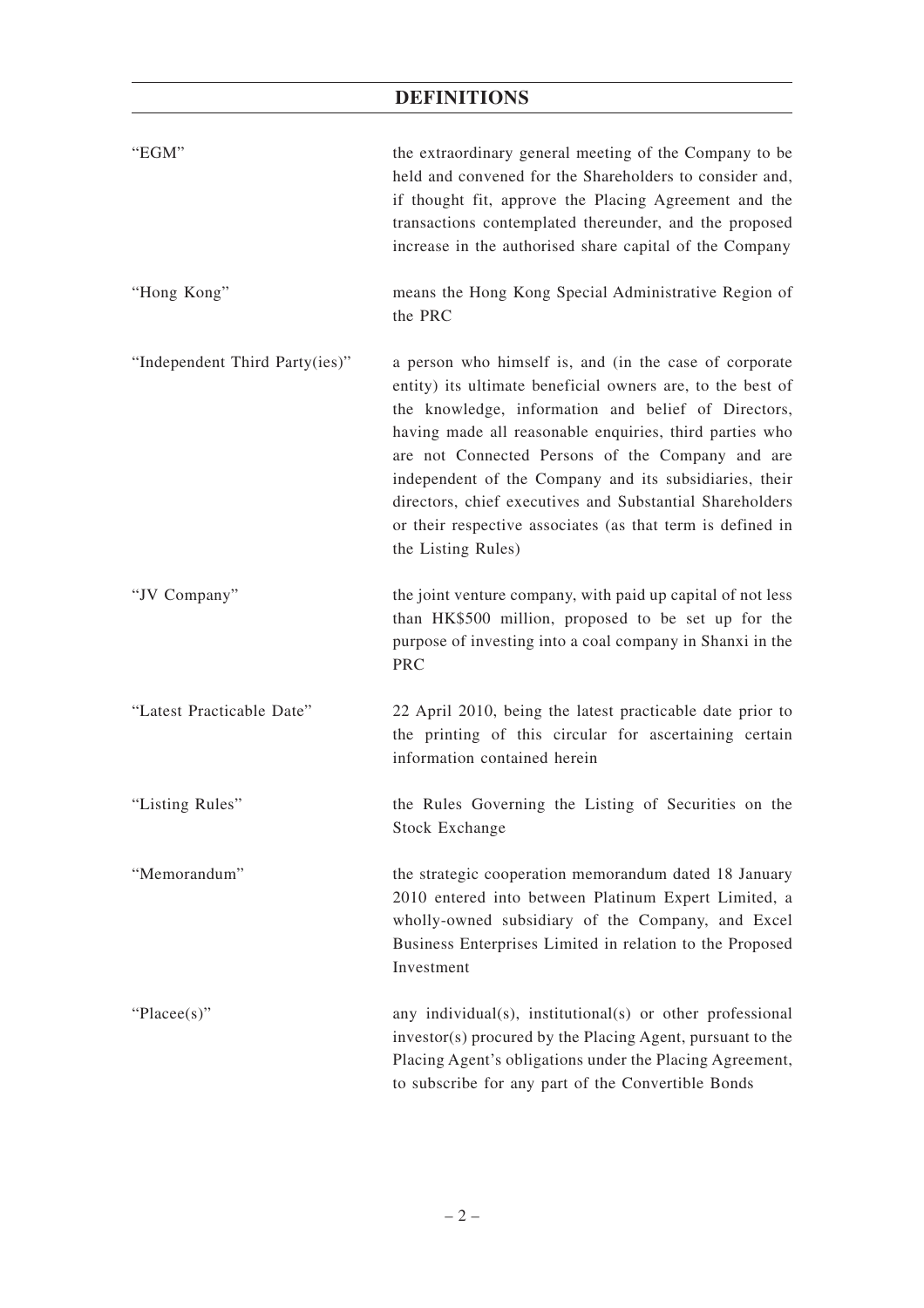# **DEFINITIONS**

| "Placing"                                     | the placing of the Convertible Bonds, on a best effort<br>basis, by the Placing Agent (pursuant to the Placing<br>Agreement) under specific mandate.                                                                                                                                                                                                                                       |
|-----------------------------------------------|--------------------------------------------------------------------------------------------------------------------------------------------------------------------------------------------------------------------------------------------------------------------------------------------------------------------------------------------------------------------------------------------|
| "Placing Agent"                               | Fortune (HK) Securities Limited, a corporation licensed<br>to carry on Type 1 regulated activities under SFO                                                                                                                                                                                                                                                                               |
| "Placing Agreement"                           | the agreement dated 7 January 2010 (as amended by<br>supplemental placing agreements dated 7 April 2010 and<br>20 April 2010) entered into between the Company and the<br>Placing Agent in relation to the Placing                                                                                                                                                                         |
| "Placing Period"                              | The period commencing upon the execution of the<br>Placing Agreement and terminating at 5:00 p.m. on the<br>day falling on 140 days after the date of execution of the<br>Placing Agreement, unless terminated earlier in writing<br>pursuant to terms in the Placing Agreement                                                                                                            |
| "PRC"                                         | The People's Republic of China                                                                                                                                                                                                                                                                                                                                                             |
| "Proposed Investment"                         | the possible investment of the Company to set up the JV<br>Company with paid up capital of not less than HK\$500<br>million to invest in a coal company in Shanxi in the PRC                                                                                                                                                                                                               |
| "SFO"                                         | the Securities and Futures Ordinance (Cap. 571 of the<br>Laws of Hong Kong)                                                                                                                                                                                                                                                                                                                |
| "Share $(s)$ "                                | ordinary share(s) of HK\$0.01 each in the share capital of<br>the Company                                                                                                                                                                                                                                                                                                                  |
| "Shareholder(s)"                              | $holder(s)$ of the Share(s)                                                                                                                                                                                                                                                                                                                                                                |
| "Stock Exchange"                              | The Stock Exchange of Hong Kong Limited                                                                                                                                                                                                                                                                                                                                                    |
| "Substantial Shareholder(s)"                  | has the meaning attributed to it under the Listing Rules                                                                                                                                                                                                                                                                                                                                   |
| "Supplemental Memorandum of<br>Understanding" | the supplemental strategic cooperation memorandum<br>dated 1 February 2010 entered into between the Platinum<br>Expert Limited, a wholly-owned subsidiary of the<br>Company, and Excel Business Enterprises Limited in<br>relation to, among other matters, Platinum Expert<br>Limited to subscribe for $51\%$ of the entire share capital of<br>the JV Company at HK\$300 million in cash |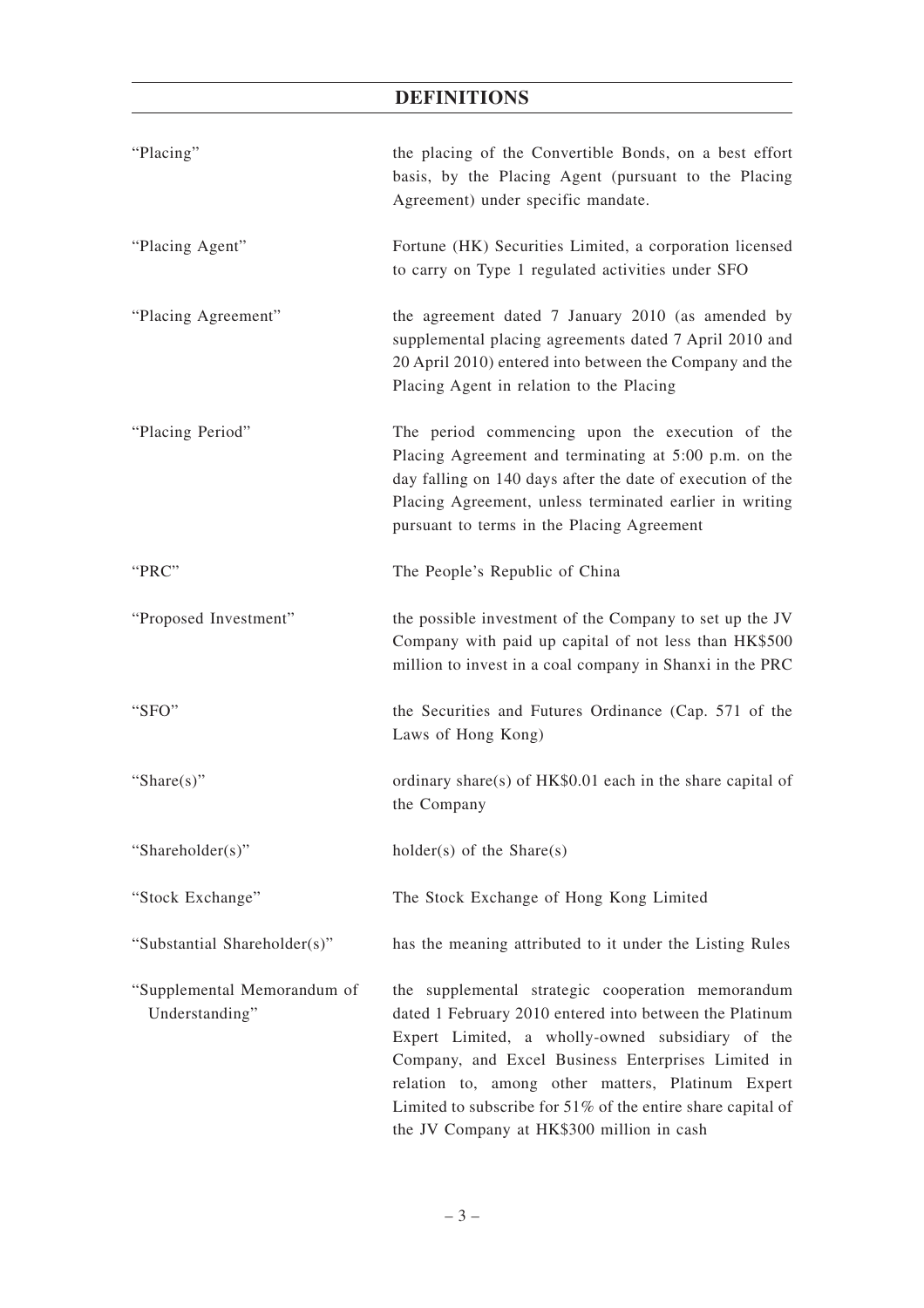# **DEFINITIONS**

| "Supplemental Placing" | the supplemental placing agreement dated 7 April 2010     |
|------------------------|-----------------------------------------------------------|
| Agreement"             | entered into between the Company and the Placing Agent    |
|                        | in relation to, among other matters, the amendment of the |
|                        | Placing Period and the terms of the Convertible Bonds     |
|                        |                                                           |
| " $HKS"$               | Hong Kong dollars, the lawful currency of Hong Kong       |
| $\lq\lq q_0$ "         |                                                           |
|                        | per cent.                                                 |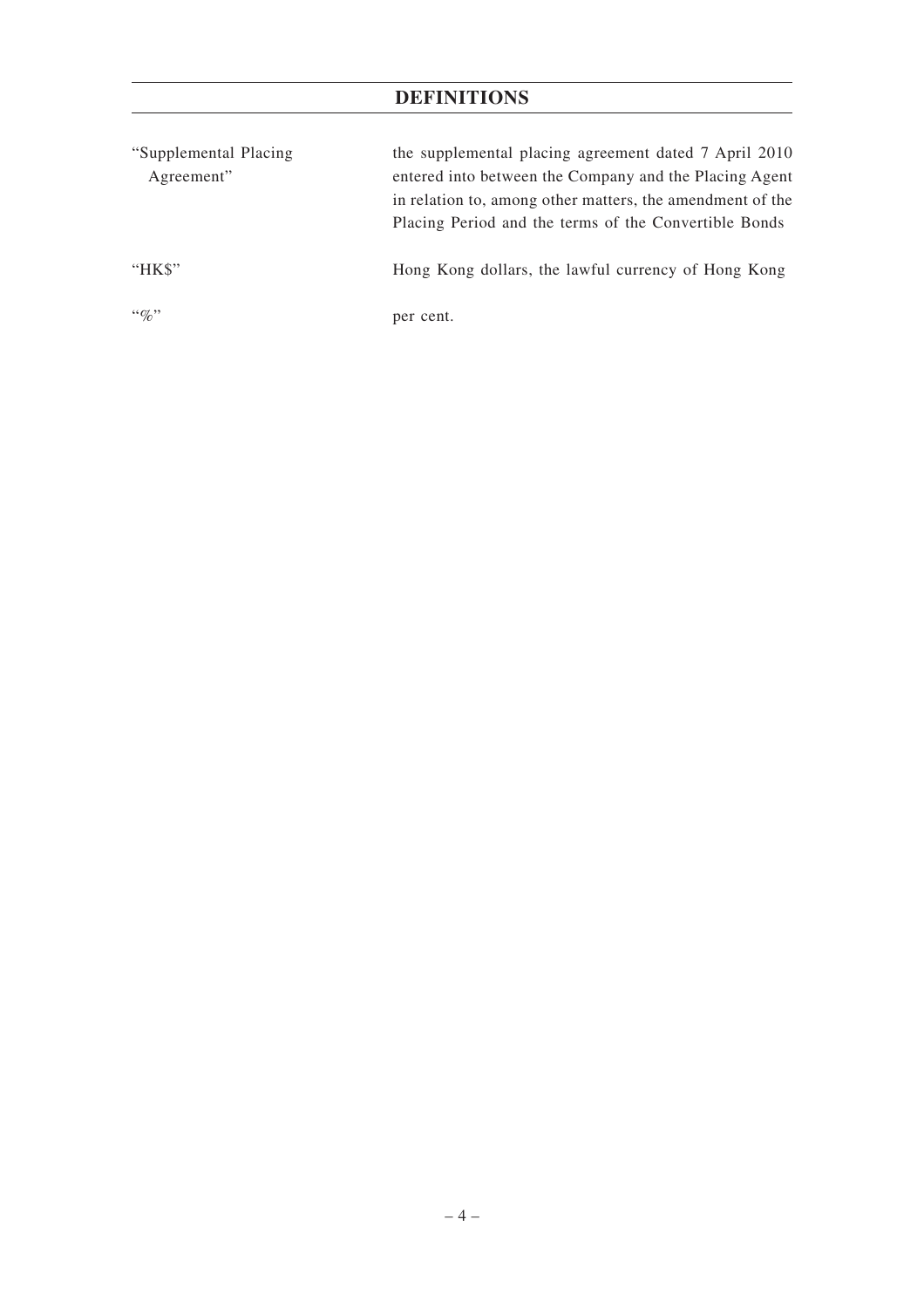# **PME GROUP LIMITED** e - ---- --- - -- ----- --- ---<br>必 美 宜 集 團 有 眼 公 司\*

(incorporated in the Cayman Islands with limited liability) (Stock Code: 379)

*Executive Directors:* Mr. Cheng Kwok Woo *(Chairman)* Mr. Cheng Kwong Cheong *(Vice-Chairman and CEO)* Ms. Yeung Sau Han Agnes Ms. Chan Shui Sheung Ivy Mr. Tin Ka Pak

*Independent Non-executive Directors:* Mr. Leung Yuen Wing Mr. Soong Kok Meng Mr. Chow Fu Kit Edward

*Registered office:* Cricket Square Hutchins Drive P.O. Box 2681 Grand Cayman KY1-1111 Cayman Islands

*Head office and principal place of business:* 5th Floor, Unison Industrial Centre Nos. 27-31 Au Pui Wan Street Fo Tan, Shatin Hong Kong

26 April 2010

*To the Shareholders*

Dear Sir or Madam,

# **PROPOSED PLACING OF CONVERTIBLE BONDS, PROPOSED INCREASE IN AUTHORISED SHARE CAPITAL AND NOTICE OF EXTRAORDINARY GENERAL MEETING**

## **INTRODUCTION**

On 11 January 2010, the Board announced that the Company and the Placing Agent had entered into the Placing Agreement dated 7 January 2010 (as amended by supplemental placing agreements dated 7 April 2010 and 20 April 2010) pursuant to which the Placing Agent agreed to procure, on a best effort basis, Placee(s) to subscribe for the Convertible Bonds in cash up to a principal amount of HK\$264,000,000. The Placing is subject to the fulfillment of the conditions precedent set out below in this circular.

*\* For identification purpose only*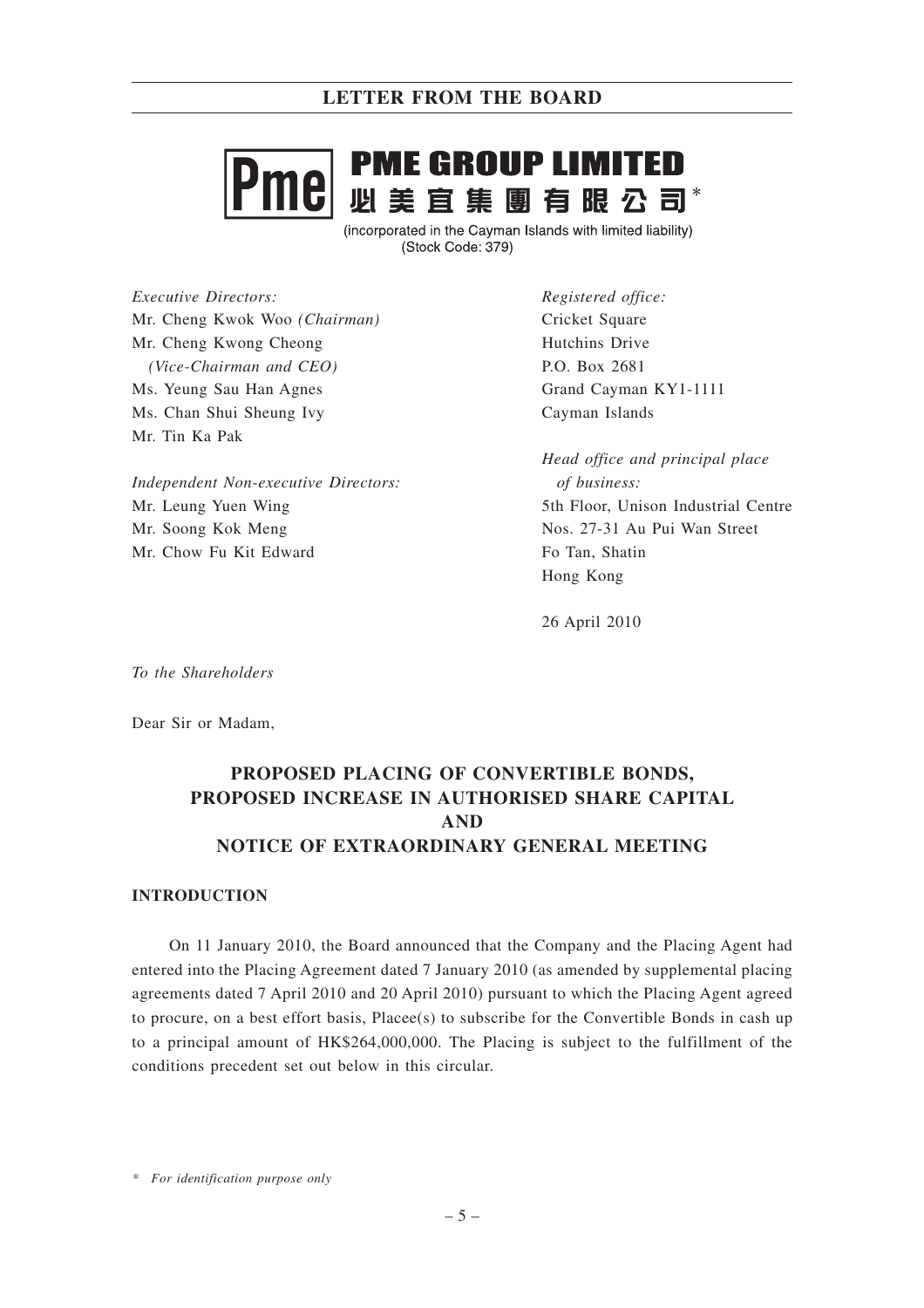The purpose of this circular is to provide the Shareholders with, among other matters, further information on the Placing, the terms and conditions relating to the Convertible Bonds, the proposed increase in the authorised share capital of the Company and to give Shareholders a notice to convene the EGM to consider and, if thought fit, approve the Placing Agreement and the transactions contemplated thereunder, and the proposed increase in the authorised share capital of the Company.

## **PLACING AGREEMENT**

**Date**

7 January 2010

### **Parties**

The Company and the Placing Agent

#### **Basis of Placing**

The Placing Agent has agreed, *inter alia*, to procure Placee(s) to subscribe for the Convertible Bonds in cash on a best effort basis.

#### **Placing Agent**

The Placing Agent is a wholly-owned subsidiary of China Fortune, the issued shares of which are listed on the main board of the Stock Exchange. The Company, together with its subsidiaries, are interested in 263,738,000 shares of China Fortune, representing approximately 18.8% of the total issued shares of China Fortune as at the Latest Practicable Date. The Placing Agent will receive a placing commission of 1.25% of the principal amount of the Convertible Bonds successfully placed, which will be payable by the Company upon completion of the Placing.

## **Conditions Precedent**

Completion of the Placing Agreement shall be conditional upon fulfillment of the following conditions:

- (a) the increase in the authorised share capital of the Company from HK\$100,000,000 divided into 10,000,000,000 Shares to HK\$150,000,000 divided into 15,000,000,000 Shares;
- (b) the Placing Agent successfully procuring Placee(s) to place the Convertible Bonds during the Placing Period (or such later time and date as the Placing Agent and the Company shall agree in writing);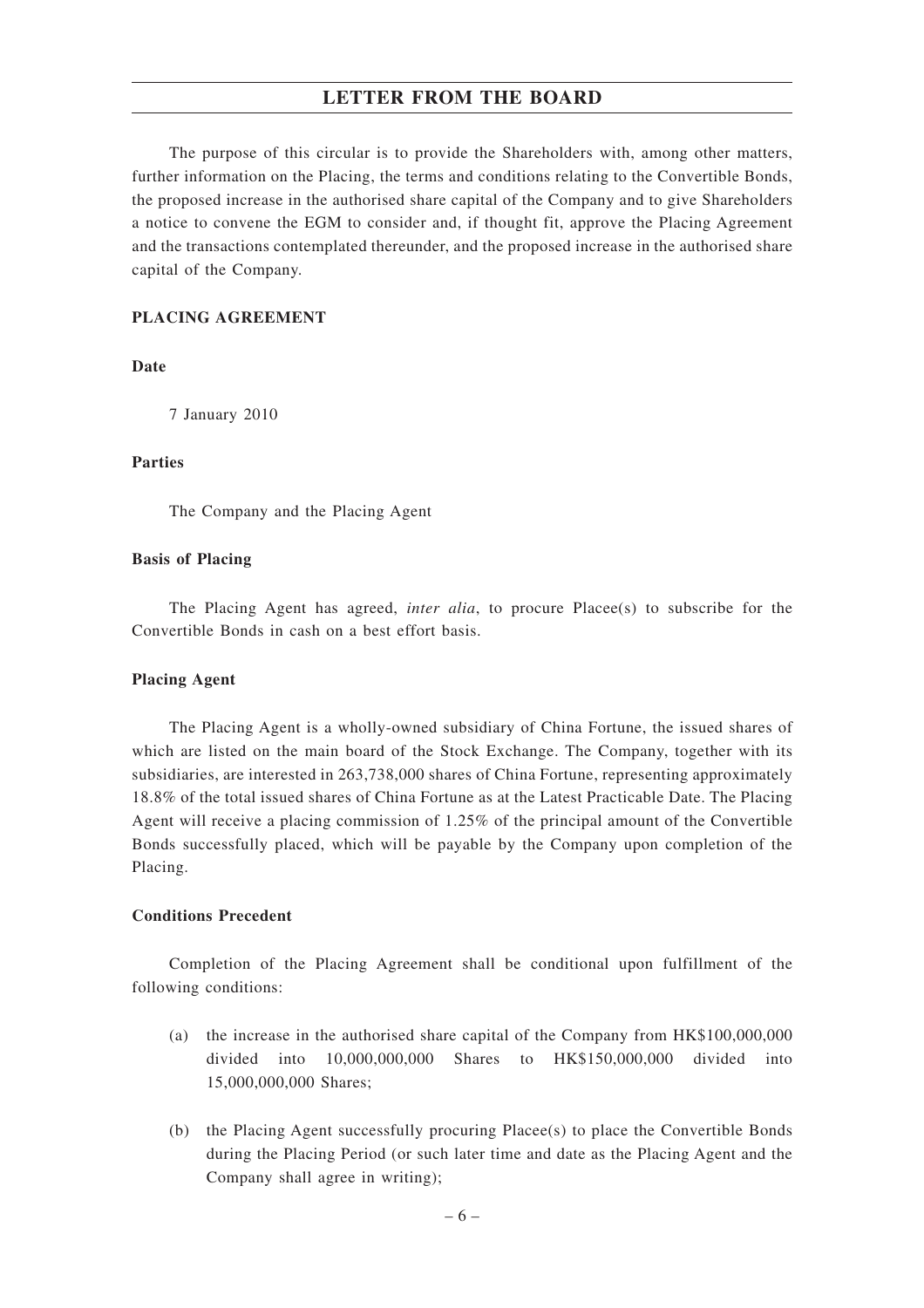- (c) the Company's compliance with and procurement of the compliance of all conditions imposed by the Stock Exchange or by any other competent authority (in Hong Kong or elsewhere) for approval of the issuance of the Convertible Bonds or for the listing of and permission to deal in the Shares issued or to be issued on the exercise of the Convertible Bonds and ensure the continued compliance thereof (provided in each case that the Placee(s) comply with and satisfies all such conditions); and
- (d) the Shareholders approving the Placing Agreement and all other transactions contemplated under the Placing Agreement.

If any of the conditions have not been satisfied on or before the expiry of the Placing Period, or such later date as the parties may agree, the Placing Agreement shall lapse and be of no further effect and the parties thereto shall be released from all obligations thereunder save for liabilities for any prior breaches thereof.

The Company will issue further announcement(s) once the amount of Convertible Bonds finally issued and placed is confirmed. Subsequent announcement(s) will be made in accordance with the provision of the Listing Rules and other relevant regulatory requirements.

### **PRINCIPAL TERMS OF THE CONVERTIBLE BONDS**

The terms of the Convertible Bonds have been negotiated on an arm's length basis between the Company and the Placing Agent. The following is a summary of the principal terms of the Convertible Bonds:

### **Aggregate principal amount of the Convertible Bonds**

Not more than HK\$264,000,000.

### **Conversion**

The Bondholder may, at any time during the conversion period and subject to the redemption provisions, convert the whole or part of the outstanding principal amount of the relevant Convertible Bonds into new Shares, as determined by dividing the principal amount, in multiples of HK\$1,200,000, of the relevant Convertible Bonds outstanding at the time of conversion by the Conversion Price.

The Conversion Shares will be allotted and issued pursuant to a specific mandate to be granted to the Directors by the Shareholders at the EGM.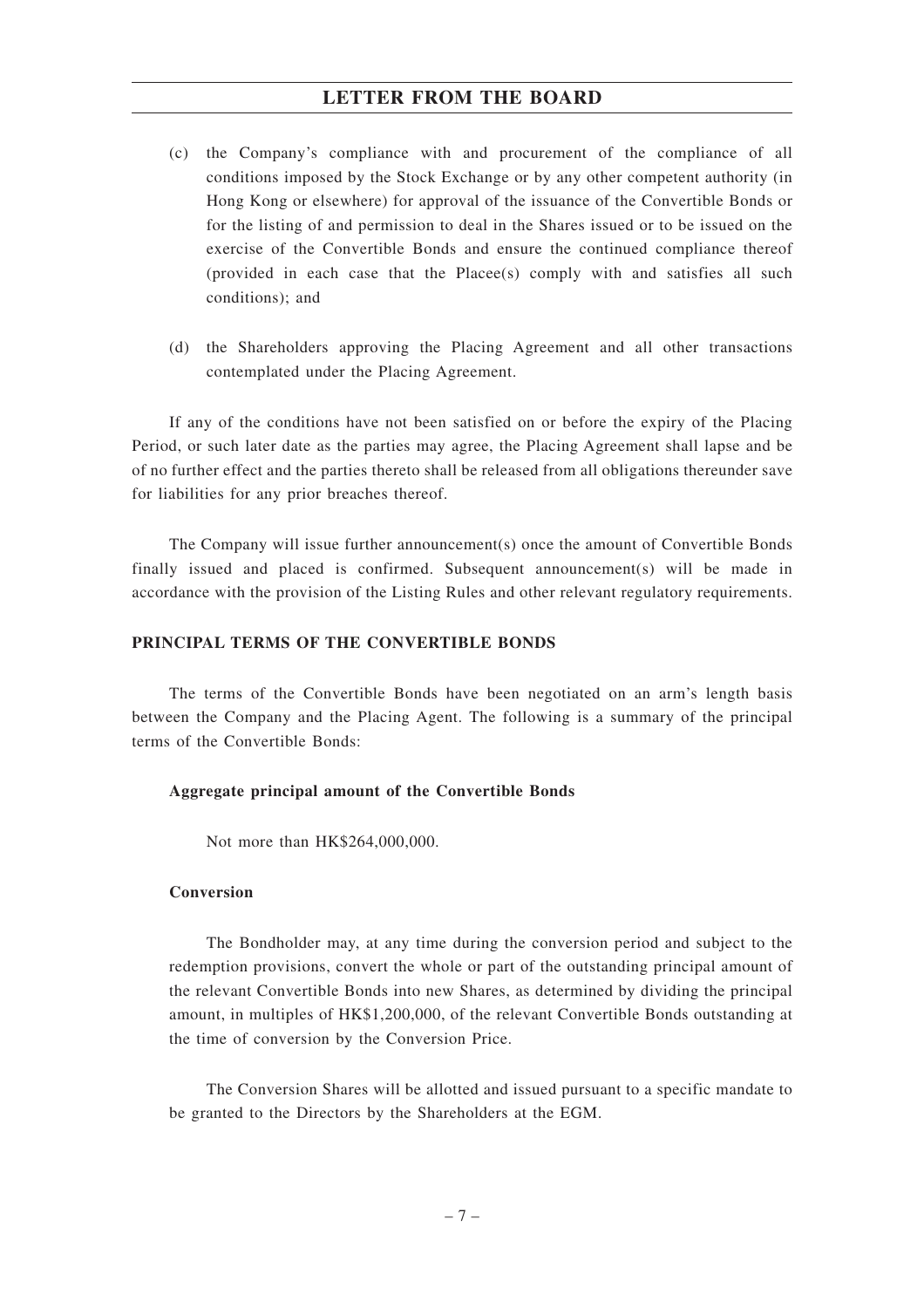### **Conversion Price**

The initial Conversion Price of HK\$0.03 per Conversion Share was arrived at after arm's length negotiations between the Company and the Placing Agent and represents:

- (i) a discount of approximately 92.4% to the closing price of HK\$0.395 per Share quoted on the Stock Exchange on 7 January 2010, being the last full trading day for the Shares before the date of suspension of dealings in the Shares;
- (ii) a discount of approximately 91.1% to the average closing price of approximately HK\$0.337 per Share as quoted on the Stock Exchange for the last five (5) trading days of the Shares up to and including 7 January 2010;
- (iii) a discount of approximately 91.0% over the average closing price of approximately HK\$0.331 per Share as quoted on the Stock Exchange for the last ten (10) trading days of the Shares up to and including 7 January 2010; and
- (iv) a discount of approximately 95.3% over the closing price of HK\$0.64 per Share as quoted on the Stock Exchange on the Latest Practicable Date.

The terms of the Convertible Bonds, in particular the conversion price, was arrived at after arm's length negotiations between the Company and the Placing Agent in view of the Company's financial performance and the trading volume of the Shares. As reflected in the annual report of the Company for the year ended 31 December 2008, the Group recorded losses of HK\$268.4 million and HK\$28.7 million in 2008 and 2007, respectively. Additionally, the average daily turnover of the Shares for the past 6 months prior to the date of Placing Agreement was below 10,000,000 Shares (or less than 1% of the total issued Shares as at the last full trading day for the Shares before the date of suspension of dealing in the Shares). As such, trading of the Shares had been inactive and Shares were illiquid. In view of the aforementioned reasons, a deep discount for placing the Convertible Bonds was requested by the Placing Agent.

The initial Conversion Price may be subject to adjustment for amongst other things, consolidation, subdivision, capitalization of profits or reserves of the Company, capital distributions made by the Company, rights issues of Shares or other securities of the Company, and other issues of securities carrying rights of conversion into, or exchange or subscription for, Shares at less than market price (including modification of rights of conversion). The Company or the holder of the relevant Convertible Bonds may require adjustment to the initial Conversion Price to be certified by a merchant bank.

## **Conversion Period**

The period commencing from the 90th day after the date of initial issue of the Convertible Bonds and ending on the date that falls on the fifth day immediately before the maturity date, both dates inclusive, subject to the redemption provisions referred to below.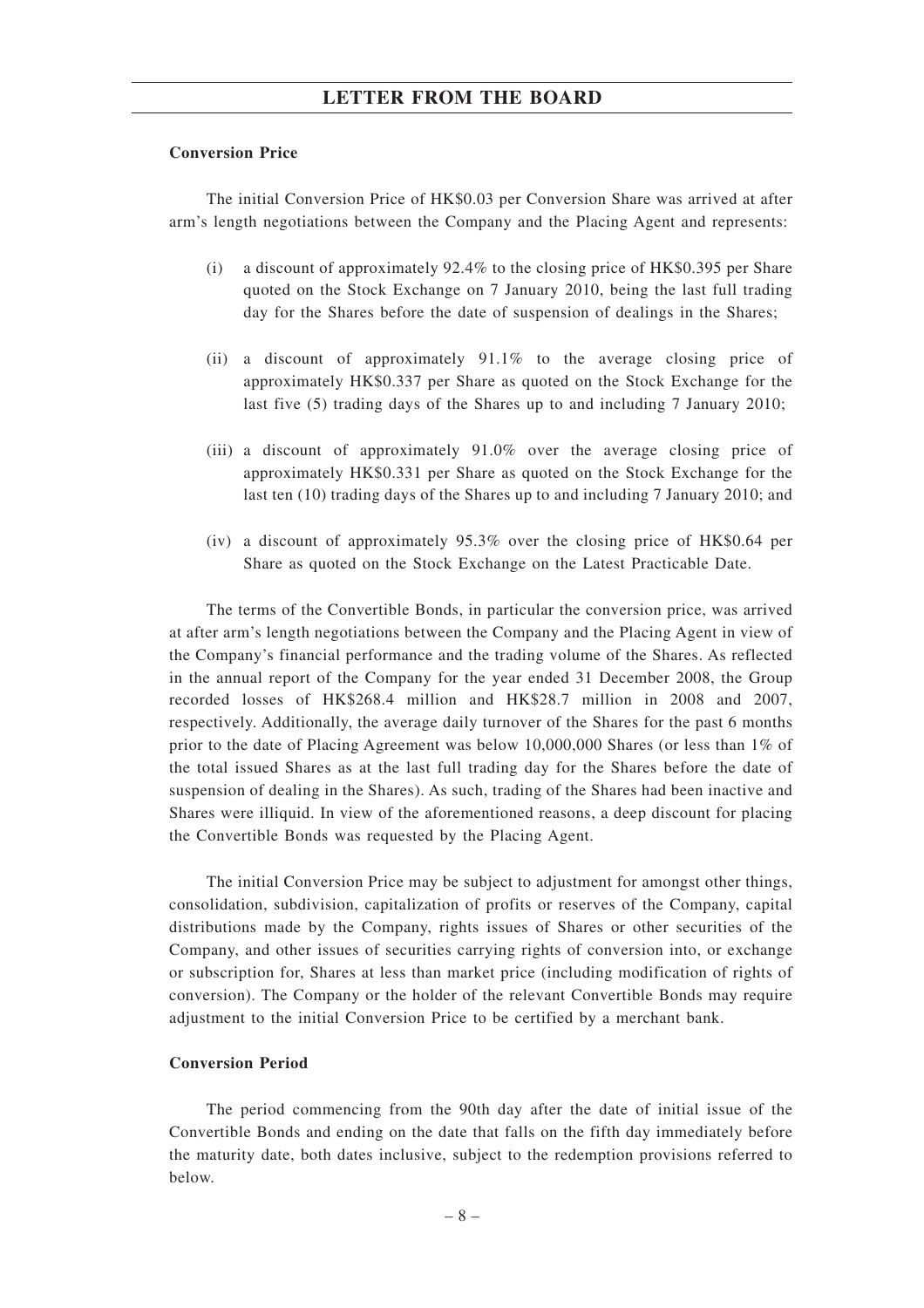#### **Redemption**

In the event that the Company fails to execute or enter into agreement(s) which constitute a Very Substantial Acquisition (as defined in the Listing Rules) within 6 months from the date on which the first Convertible Bond(s) is/are issued, Convertible Bonds then outstanding shall be mandatorily redeemed. Furthermore, at any time after 12 months from the date on which the first Convertible Bond(s) is/are issued, the Company may redeem all or part of the Convertible Bonds at its principal amount outstanding. All Convertible Bonds which have not been redeemed or converted by the maturity date shall automatically be redeemed.

### **Interest rate**

The Convertible Bonds do not bear any interest.

#### **Listing**

No application will be made for the listing of the Convertible Bonds on the Stock Exchange. An application will be made by the Company for the listing of, and permission to deal in, the Conversion Shares (if any) to be issued as a result of the exercise of the conversion rights attached to the Convertible Bonds.

#### **Maturity date**

The third anniversary of the date of the initial issue of the Convertible Bonds.

#### **Ranking**

The Conversion Shares will rank *pari passu* in all respects among themselves and with all other Shares in issue on the date of such allotment and issue.

#### **Security**

The Convertible Bonds are unsecured.

## **Status**

The Convertible Bonds constitute general and unsecured obligations of the Company and shall rank equally among themselves and *pari passu* with all other present and future secured and subordinated obligations of the Company except for obligations accorded preference by mandatory provisions of applicable law.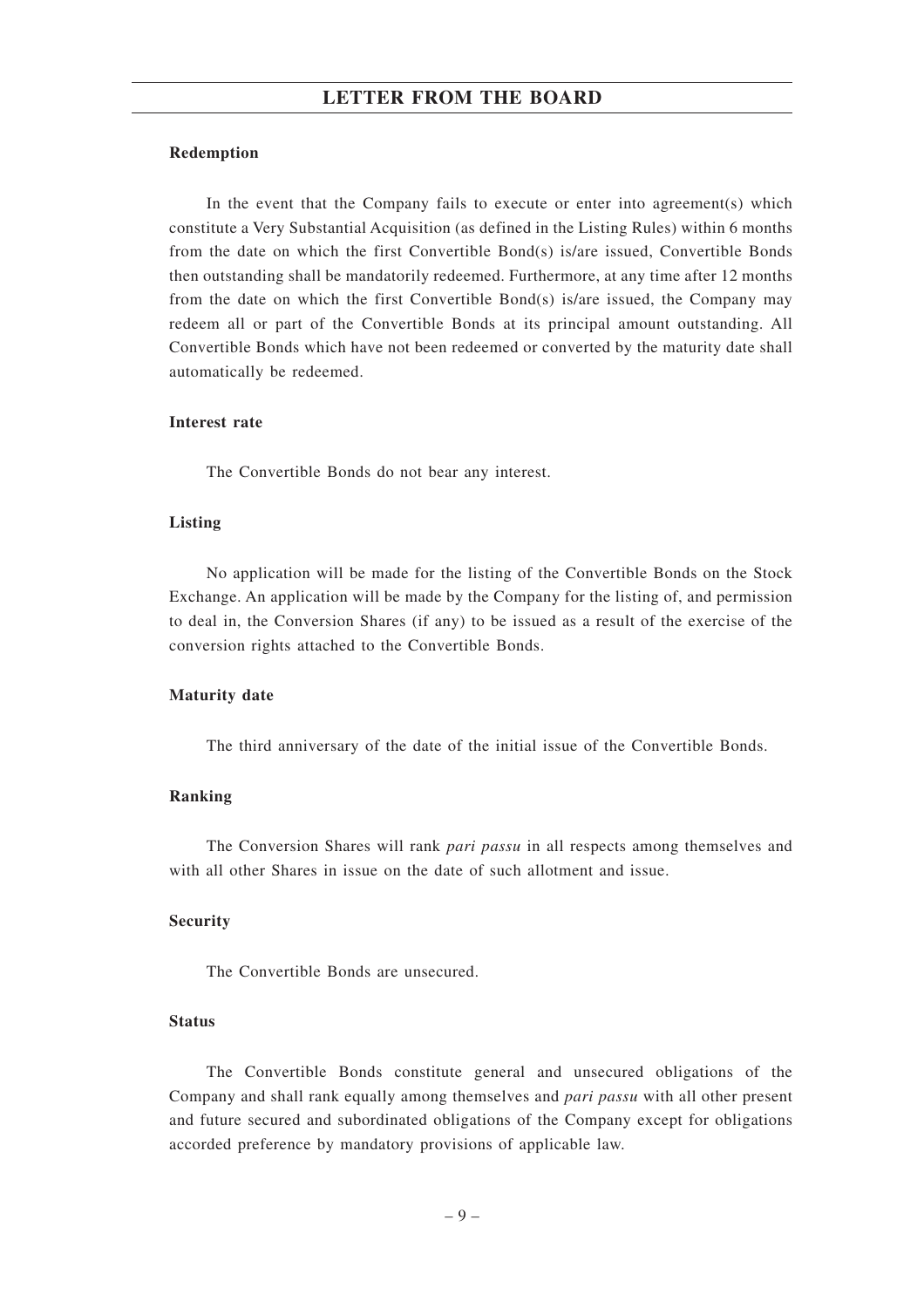### **Transferability**

The Convertible Bonds may not be assigned or transferred in whole or in part except with the prior written consent of the Company. Any assignment and/or transfer of the Convertible Bonds is subject to (1) the Listing Rules for so long as the Shares are listed on the Stock Exchange (and the rules of any other stock exchange on which the Shares may be listed at the relevant time); and (2) the approval of the Shareholders in a general meeting if so required and in compliance with the Listing Rules if such assignment and/or transfer is proposed to be made to a Connected Person of the Company.

### **Voting**

No holder of the Convertible Bonds will be entitled to receive notice of, attend or vote at any meeting of the Company by reason only it being the holder of the Convertible Bonds.

### **Limitation on conversion**

The Bondholder shall not convert the Convertible Bond and the Company shall not issue any Conversion Shares if, upon such issue, (a) the Bondholder and the parties acting in concert with it shall be interested in 30% (or such amount as may from time to time that may trigger a mandatory general offer or considered by the Securities and Futures Commission as a change in control of the Company) or more of the then enlarged issued share capital of the Company at the date of the relevant conversion, (b)(i) each of any of the shareholders holding more than 20% or more of the voting rights of the Company; and (ii) the Bondholder and the parties acting in concert with it will hold 20% or more of the voting rights of the Company respectively; or (c) the public float of the Company falls below 25% of the issued share capital of the Company.

### **CONVERSION SHARES**

Upon full conversion of the Convertible Bonds at the Conversion Price, a total of 8,800,000,000 new Conversion Shares will be issued, representing approximately 487.48% of the issued share capital of the Company and approximately 82.98% of the issued share capital of the Company as enlarged by the issue of such Conversion Shares at the Conversion Price as at the Latest Practicable Date.

The Conversion Shares upon conversion of the Convertible Bonds will be allotted and issued under a specific mandate to be sought from the Shareholders at the EGM.

The Conversion Shares shall rank *pari passu* in all respects with all other existing Shares outstanding as at the date of conversion and all Conversion Shares shall include rights to participate in all dividends and other distributions the record date of which falls on or after the Conversion Date.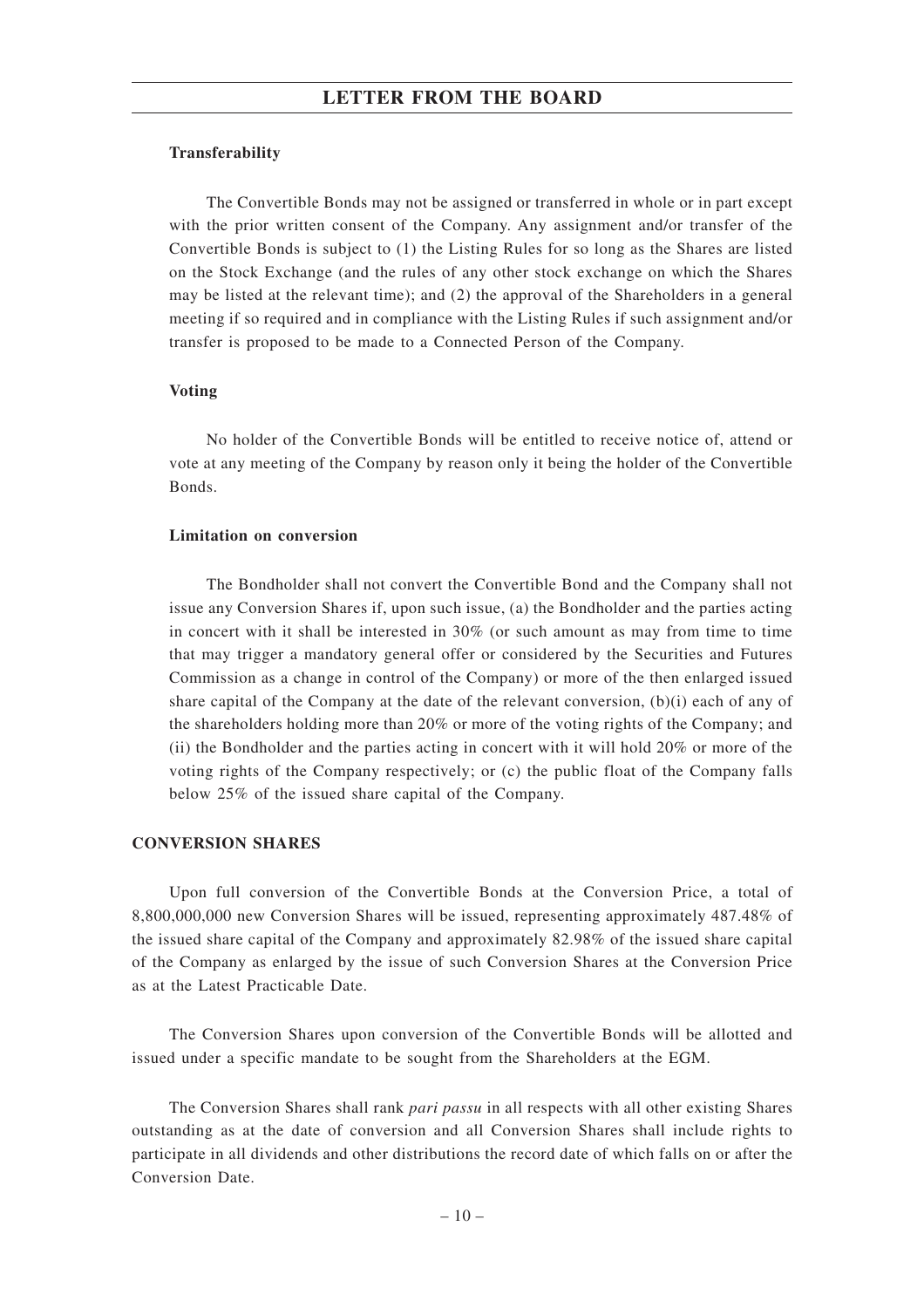#### **EFFECT ON THE SHAREHOLDING STRUCTURE OF THE COMPANY**

To the best of the Directors' knowledge, information and belief, having made all reasonable enquiries with the relevant Shareholders and holder(s) of the convertible bonds of the Company, the existing shareholding structure of the Company and the effect on the shareholding structure of the Company upon (i) full conversion of the Convertible Bonds and (ii) full conversion of the Convertible Bonds and the Crown Sunny convertible bonds are set out as below:

| <b>Name of Shareholders</b>                             | As at the<br><b>Latest Practicable Date</b> |                     | Upon full conversion of<br><b>Convertible Bonds</b> |                       | UPUN TUN CUNVERSIUM UT<br><b>Convertible Bonds and</b><br><b>Crown Sunny</b><br>convertible bonds |                       |
|---------------------------------------------------------|---------------------------------------------|---------------------|-----------------------------------------------------|-----------------------|---------------------------------------------------------------------------------------------------|-----------------------|
|                                                         |                                             | Approximate<br>% of |                                                     | Approximate<br>$%$ of |                                                                                                   | Approximate<br>$%$ of |
|                                                         | No. of Shares                               | shareholding        | No. of Shares                                       | shareholding          | No. of Shares                                                                                     | shareholding          |
| PME Investments (BVI) Co.<br>Limited and its associates | 460,638,000                                 | 25.52               | 460,638,000                                         | 4.34                  | 460,638,000                                                                                       | 4.22                  |
| Crown Sunny Limited<br>(Note 1)                         |                                             |                     |                                                     |                       | 300,000,000                                                                                       | 2.75                  |
| <b>Bondholders</b>                                      |                                             |                     | 8,800,000,000                                       | 82.98                 | 8,800,000,000                                                                                     | 80.70                 |
| Other public Shareholders                               | 1,344,559,600                               | 74.48               | 1,344,559,600                                       | 12.68                 | 1,344,559,600                                                                                     | 12.33                 |
| Total                                                   | 1,805,197,600                               | 100.00              | 10,605,197,600                                      | 100.00                | 10,905,197,600                                                                                    | 100.00                |

**Upon full conversion of**

*Note:*

(1) Crown Sunny Limited holds non-listed convertible bonds in the aggregate principal amount of HK\$60,000,000 issued by the Company on 1 February 2010

### **CHANGE OF USE OF PROCEEDS**

Reference is made to the Announcement and announcements of the Company dated 18 January 2010, 1 February 2010 and 7 April 2010 in relation to, among other matters, the Memorandum, the Supplemental Memorandum and the Supplemental Placing Agreement. As set out in the Announcement, the Company intends to use the funds raised from the Placing for the Company's general working capital.

The Company would highlight that the discussions with representatives of Excel Business Enterprises Limited in respect to the Proposed Investment commenced as early as late December 2009. Given that discussions at that period of time were not conclusive, information of the Proposed Investment was not disclosed and the Company continued to hold discussions on other potential business proposals. At the time of execution of the Placing Agreement in early January 2010, it was the intention of the Company to apply the net proceeds from the Placing for general working capital. After various negotiations on the terms of the Memorandum and the Supplemental Memorandum, the Company and relevant parties finally agreed to the Proposed Investment on 18 January 2010 and 1 February 2010, respectively,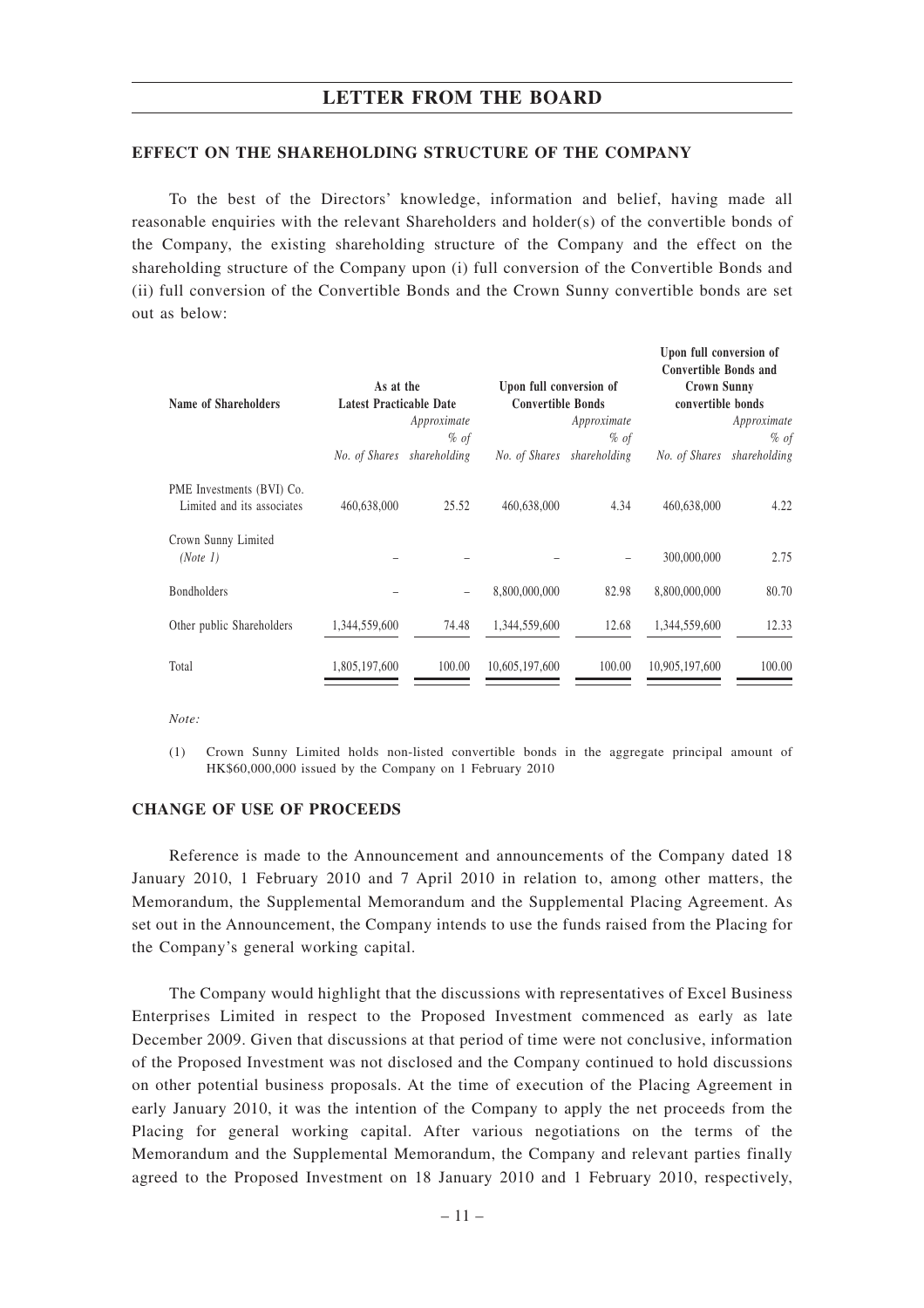which quantified the possible amount of capital investment involved. As such, the Company intended to reallocate the proceeds from the Placing to finance the Proposed Investment.

Pursuant to the Supplemental Placing Agreement dated 7 April 2010, in the event that the Proposed Investment fails to materialize and that the Company fails to execute or enter into agreement(s) which constitutes a Very Substantial Acquisition (as defined in the Listing Rules) within 6 months from the date on which the first Convertible Bond(s) is/are issued, the Company shall apply the net proceeds to redeem the outstanding Convertible Bonds in full.

### **REASONS FOR THE PLACING AND ISSUE OF THE CONVERTIBLE BONDS**

As announced by the Company on 18 January 2010, the Proposed Investment, subject to review by professional accountant or valuer designated by the Company of which the value will not be less than HK\$2.0 billion, will involve the restructuring of approximately 30 coal mines, coal and other nonferrous metal mineral companies in the PRC. It is estimated that the total coke and coal production capacity of the 30 coal mines, coal and other nonferrous metal mineral companies will not be less than 20 million tons a year. And, as announced by the Company on 1 February 2010, the Company undertakes that HK\$300 million in cash resources, earmarked for the subscription of 51% of the entire share capital of the JV Company, will be available before the execution of the formal agreement to invest in the JV Company.

The net proceeds from the proposed issue of the Convertible Bonds (after deducting related expenses) will be approximately HK\$260.7 million. The Directors consider that under the terms of the Convertible Bonds, the Company will obtain immediate cash inflow of approximately HK\$260.7 million in terms of debt financing for a period of 3 years with no interest expense (zero coupon convertibles due 2013). Additionally, in the event that the Company fails to execute or enter into agreement(s) which constitute a Very Substantial Acquisition (as defined in the Listing Rules) within 6 months from the date on which the first Convertible Bond $(s)$  is/are issued, the Company will redeem the Convertible Bonds at its principle amount outstanding, thus reversing its financial position to the original position.

The Directors have also explored alternative financing options including (i) funds raised by general mandate, (ii) rights issue/open offer, and (iii) debt financing. Pursuant to the general mandate and assuming a placing agent is identified to place at 20% discount to the highest benchmarked price of HK\$0.395, the maximum amount that could be raised is only approximately HK\$111.3 million, representing approximately 42.69% of the net proceeds derived from the Placing. When considering for a possible rights issue/open offer, the Substantial Shareholder of the Company indicated that it may not subscribe for the shares that would be provisionally allocated, and will not support the rights issue. The Company has also held discussions with its bankers and is unable to obtain additional loan facilities of sizeable amount to support the investment of the Company.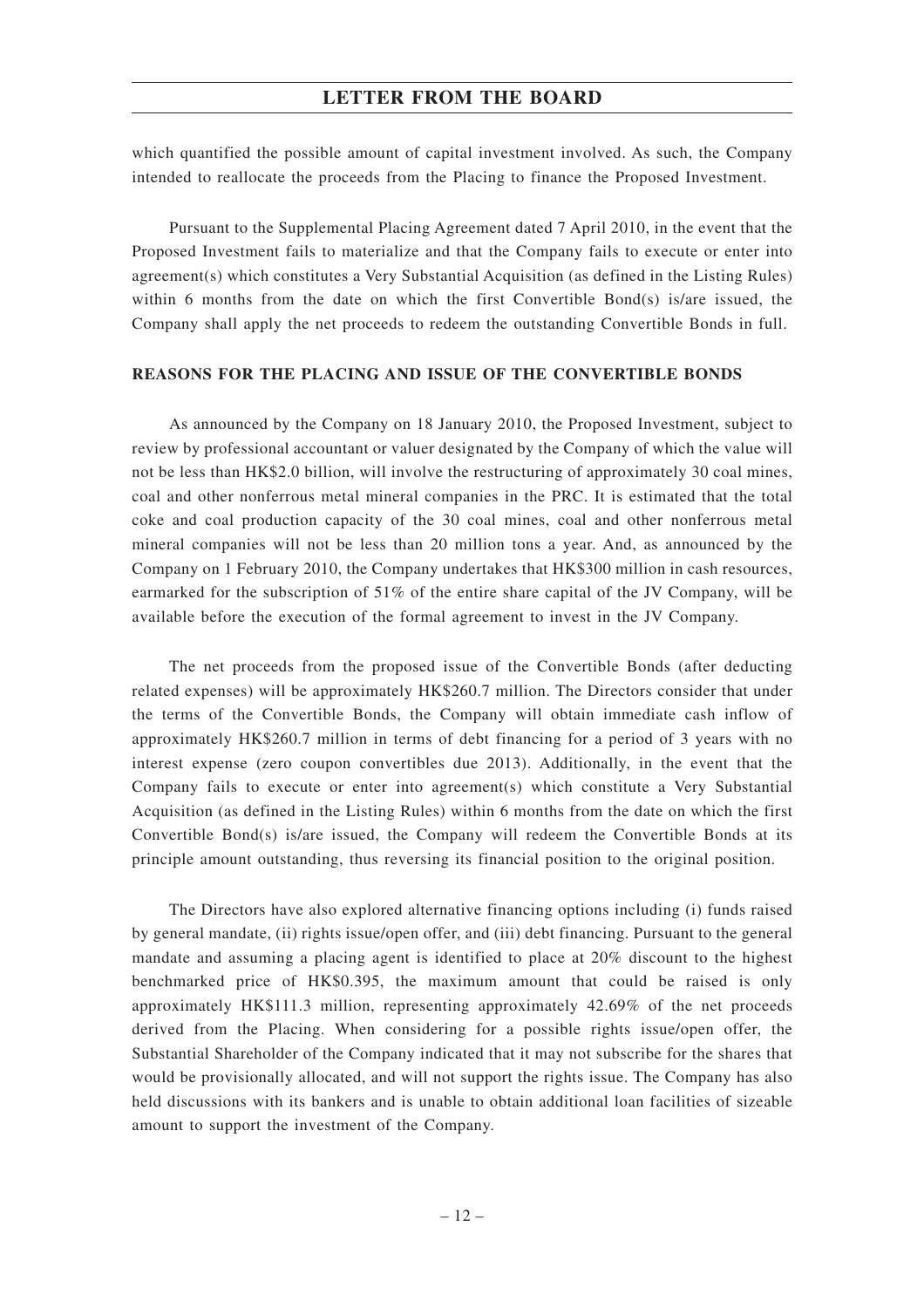In view of the current market conditions and the considerable amount to be raised, the Directors considered that the placing of the Convertible Bonds provides a good opportunity to strengthen the capital base and raise further funding for the future investment of the Company in view of the limitations of other fund raising alternatives.

The Company is currently in negotiations regarding the Proposed Investment as well as other possible investments. Maintaining a strong and healthy balance sheet will provide the Company further bargaining power for better terms of investment. The Directors noted that if the Convertible Bonds are fully exercised by the holders, the interest of the existing shareholders in the Company will be substantially diluted. However, with the view that there would be a continual improvement in the global economy and in particular the PRC, the Directors believe that a better positioned cash reserve will enable the Company to take on attractive investments at more favorable terms which will facilitate the long term growth of the Company and the dilution effect to the existing shareholders is justifiable.

The Directors, upon considering the terms of the Convertible Bonds and the upside potential in terms of earnings to be derived from the Proposed Investment or other investments, concur that the entering into the Placing Agreement is in the interests of the Company and its Shareholders as a whole.

## **FUND RAISING ACTIVITIES OF THE COMPANY IN THE 12 MONTHS IMMEDIATELY PRECEDING LATEST PRACTICABLE DATE**

The Company has not successfully carried out any equity fund raising activity in the 12 months immediately preceding the Latest Practicable Date.

## **PROPOSED INCREASE IN AUTHORISED SHARE CAPITAL**

As at the Latest Practicable Date, the authorised share capital of the Company is HK\$100,000,000 divided into 10,000,000,000 Shares of HK\$0.01 each. In anticipation of the issue of the Conversion Shares upon conversion of the Convertible Bonds, the Directors propose to increase the authorised share capital of the Company from HK\$100,000,000 divided into 10,000,000,000 Shares of HK\$0.01 each to HK\$150,000,000 divided into 15,000,000,000 Shares of HK\$0.01 each by creation of an additional 5,000,000,000 new Shares of HK\$0.01 each.

The increase in the authorised share capital of the Company is conditional upon the passing of an ordinary resolution by the Shareholders at the EGM.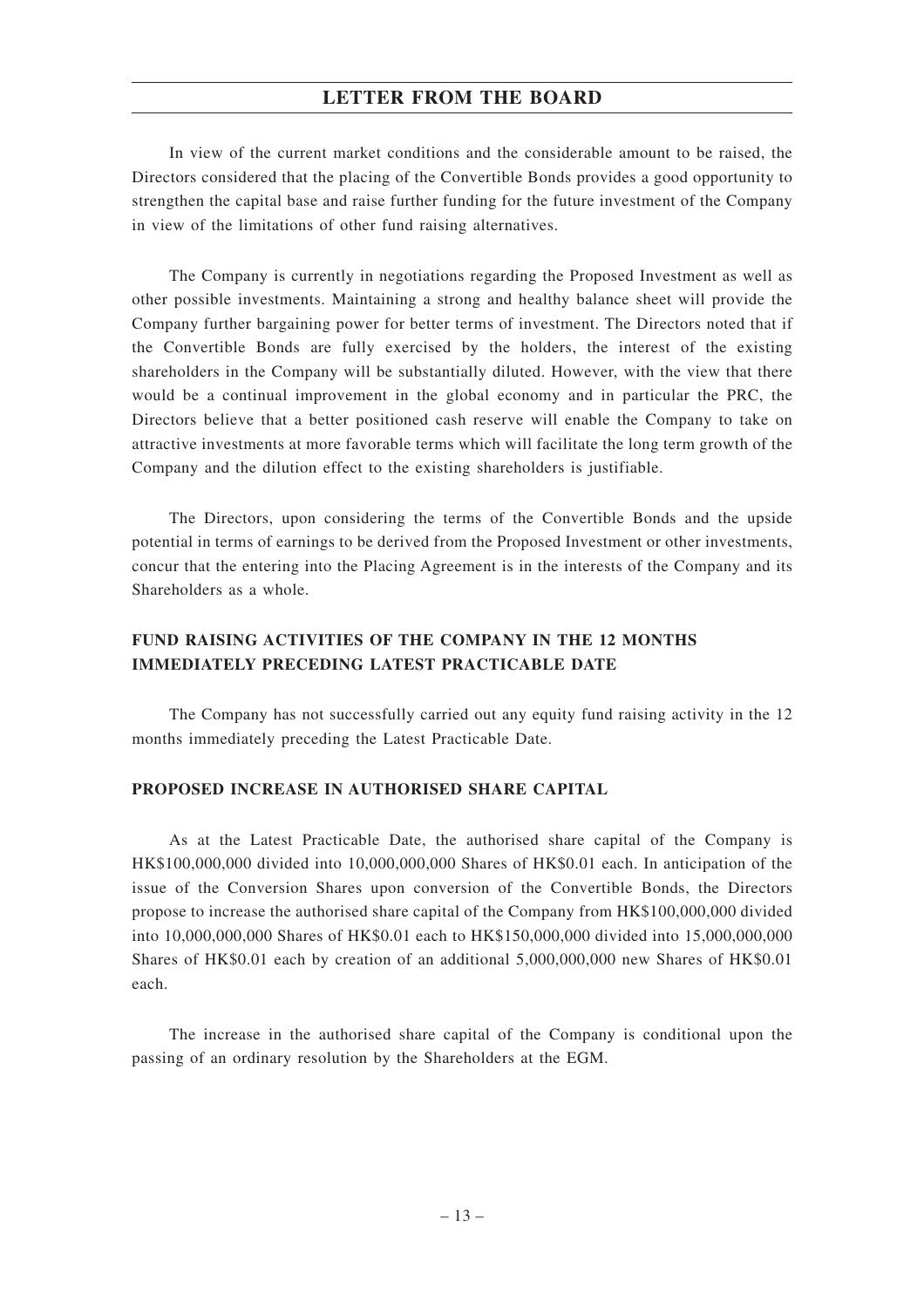### **GENERAL**

The Company and its subsidiaries are principally engaged in the manufacturing of abrasive products, polishing compounds and wheels, trading of polishing materials and polishing equipment, provision of technical consultancy service, and investments in trading equity securities and long-term strategic investment.

### **EGM**

A notice convening the EGM to be held at 5th Floor, Unison Industrial Centre, Nos. 27-31 Au Pui Wan Street, Fo Tan, Shatin, Hong Kong on Tuesday, 11 May 2010 at 10:00 a.m. is set out on pages 16 and 17 of this circular. Ordinary resolutions will be proposed at the EGM for the Shareholders to consider and, if thought fit, approve the Placing Agreement and the transactions contemplated thereunder and the proposed increase in the authorised share capital of the Company. To the best of the Directors' knowledge, information and belief having made all reasonable enquiries, no Shareholders have a material interest in the Placing Agreement and accordingly no Shareholder is required to abstain from voting at the EGM.

A form of proxy for the EGM is enclosed with this circular. Whether or not you propose to attend the EGM, you are requested to complete the form of proxy in accordance with the instructions printed thereon and deposit the same at the head office and principal place of business of the Company at 5th Floor, Unison Industrial Centre, Nos. 27-31 Au Pui Wan Street, Fo Tan, Shatin, Hong Kong as soon as possible and in any event not less than 48 hours before the time appointed for the holding of the EGM or any adjournment thereof. Completion and return of the form of proxy will not preclude you from attending and voting in person at the EGM or any adjournment thereof if you so wish.

#### **VOTING AT EGM**

Pursuant to Rule 13.39(4) of the Listing Rules, any vote of the Shareholders at the EGM must be taken by poll.

#### **RECOMMENDATION**

The Directors are of the view that the terms of the Placing Agreement and the transactions contemplated thereunder, and the proposed increase in the authorised share capital of the Company are fair and reasonable and in the interest of the Company and the Shareholders as a whole. Accordingly, the Directors recommend the Shareholders to vote in favour of the resolutions to be proposed at the EGM.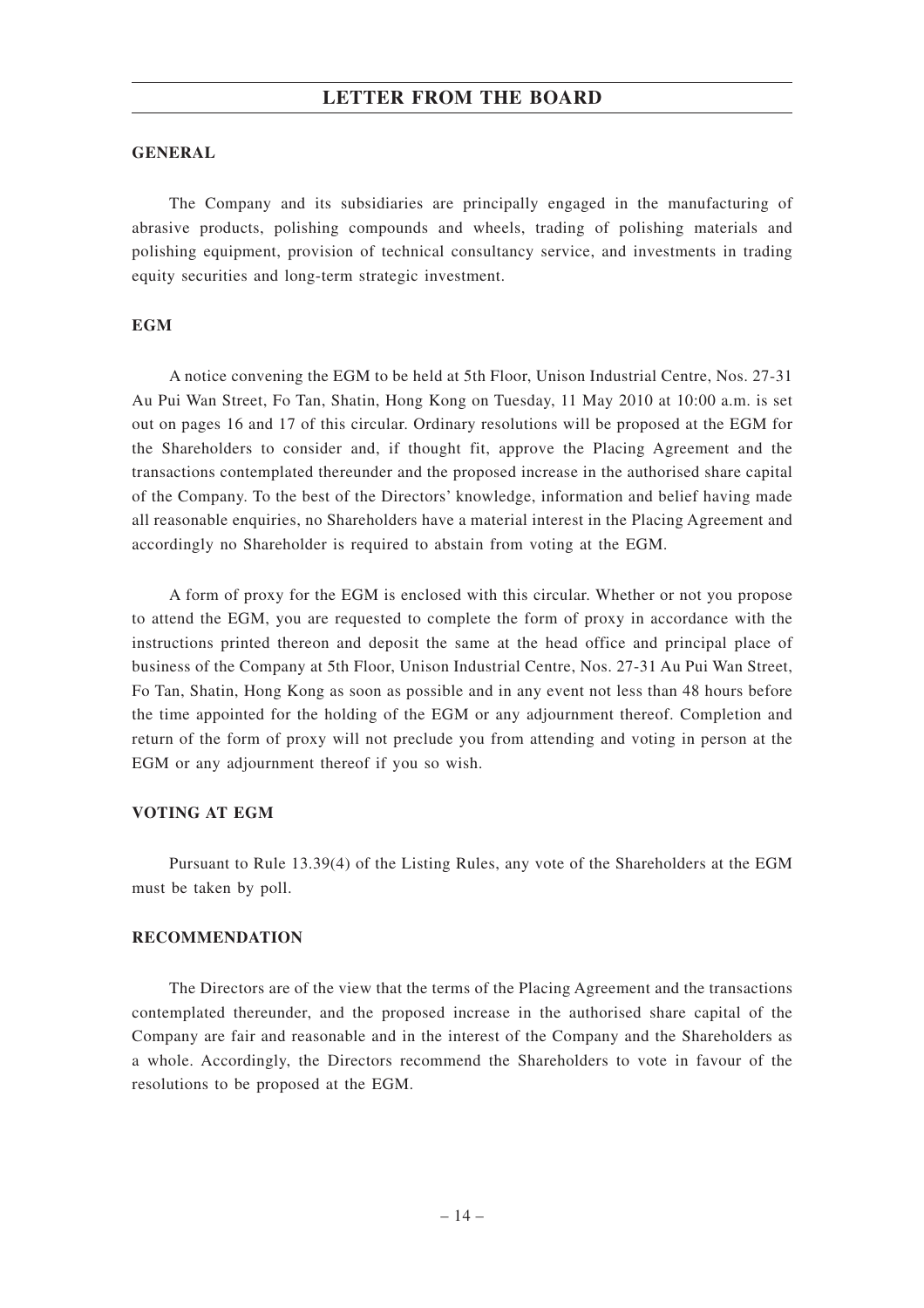## **RESPONSIBILITY STATEMENT**

This circular includes particulars given in compliance with the Listing Rules for the purpose of giving information with regard to the Group. The Directors collectively and individually accept full responsibility for the accuracy of the information contained in this circular and confirm, having made all reasonable enquiries, that to the best of their knowledge and belief, there are no other facts the omission of which would make any statement herein misleading.

> Yours faithfully, For and on behalf of the Board of **PME Group Limited Cheng Kwok Woo** *Chairman*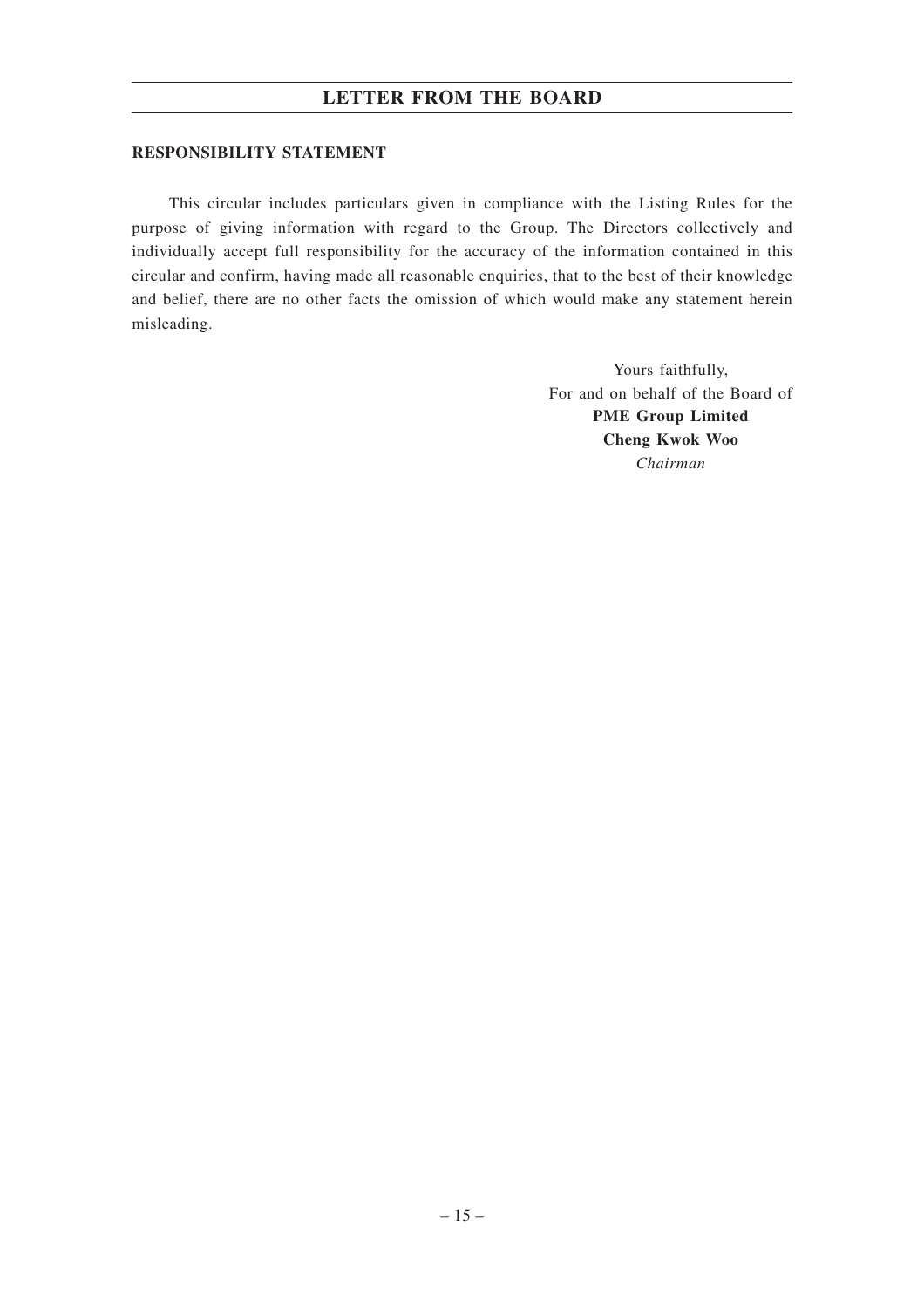# **PME GROUP LIMITED** mel

(incorporated in the Cayman Islands with limited liability) (Stock Code: 379)

## **NOTICE OF EXTRAORDINARY GENERAL MEETING**

**NOTICE IS HEREBY GIVEN** that an extraordinary general meeting (the "EGM") of PME Group Limited (the "Company") will be held at 5th Floor, Unison Industrial Centre, Nos. 27-31 Au Pui Wan Street, Fo Tan, Shatin, Hong Kong on Tuesday, 11 May 2010 at 10:00 a.m. for the purpose of considering and, if thought fit, passing the following resolutions as ordinary resolutions:

## **ORDINARY RESOLUTIONS**

## **1. "THAT**

- (a) the placing agreement dated 7 January 2010 (as amended by supplemental placing agreements dated 7 April 2010 and 20 April 2010) entered into between the Company and Fortune (HK) Securities Limited (the "Placing Agreement") in relation to, among other matters, the placing of, on a best effort basis, the convertible bonds (the "Convertible Bonds") up to an aggregate principal amount of HK\$264,000,000 at the initial conversion price of HK\$0.03 per conversion share (the "Conversion Share") (a copy of which is marked "A" and produced to the EGM and initialed by the chairman of the EGM for identification purpose) and the transactions contemplated thereunder be and are hereby approved, ratified and confirmed;
- (b) any one director of the Company be and is hereby authorised to execute the Placing Agreement on behalf of the Company and to do all such acts or things and to sign and execute all such other or further documents (if any) and to take all such steps which in his/her opinion, may be necessary, appropriate, desirable or expedient to give effect to or in connection with the matters contemplated therein and to agree to any variation, amendment, supplement or waiver of matters relating thereto as are in his/her opinion, in the interest of the Company, to the extent that such variation, amendment, supplement or waiver do not constitute material changes to the material terms of the transactions contemplated under the Placing Agreement;
- (c) conditional upon the Listing Committee of The Stock Exchange of Hong Kong Limited (the "Stock Exchange") granting the listing of, and permission to deal in, the Conversion Shares, the issue of the Convertible Bonds and the allotment and issue of the Conversion Shares which may fall to be issued by the Company upon the exercise of the conversion rights attaching to the Convertible Bonds be and are hereby confirmed and approved; and

*<sup>\*</sup> For identification purpose only*